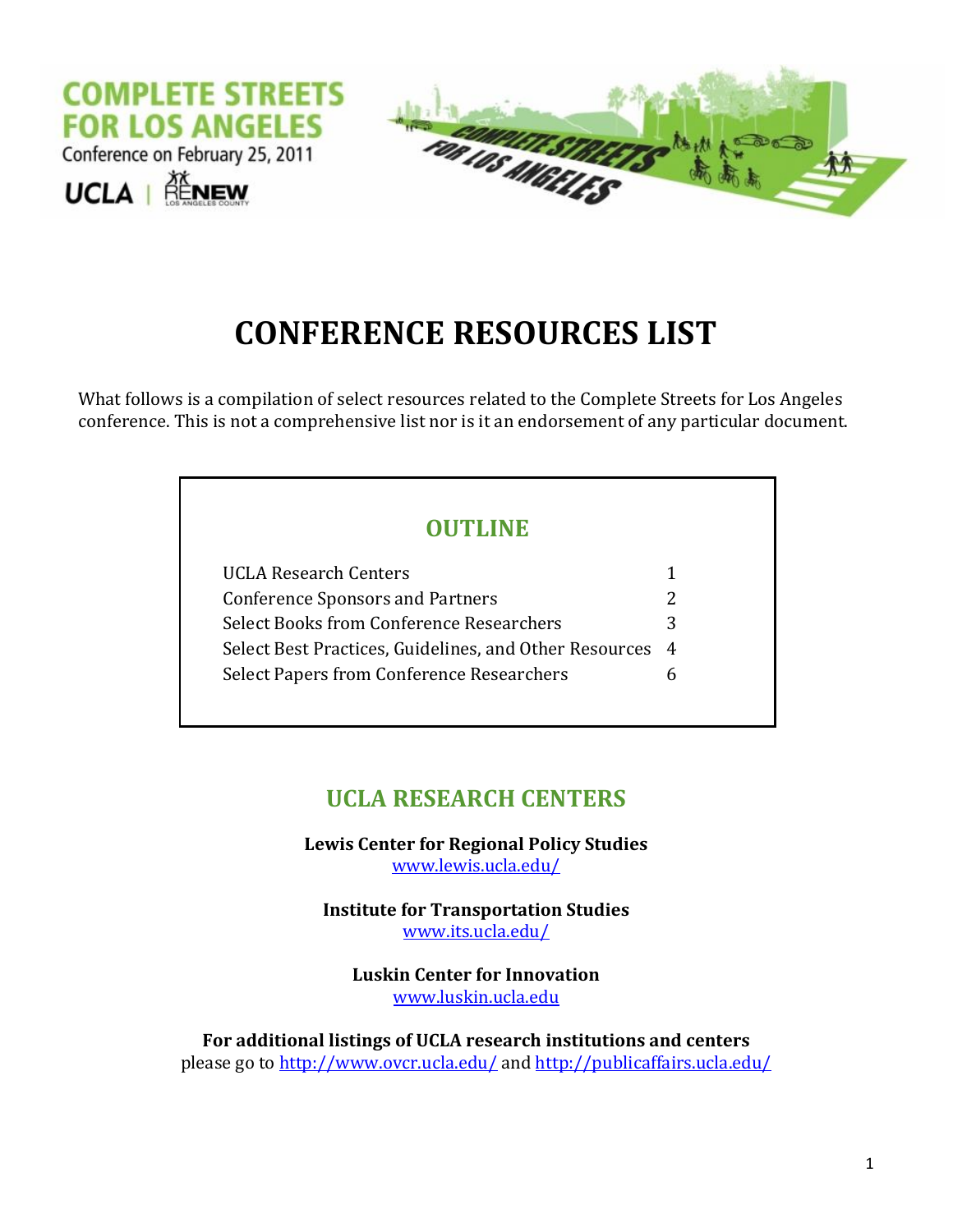### **CONFERENCE SPONSORS**

**LA County Department of Public Health Division of Chronic Disease and Injury Prevention**  <http://www.publichealth.lacounty.gov/chronic/>

**University of California Transportation Center** <http://www.uctc.net/>

**The California Endowment** <http://www.calendow.org/>

**Linscott, Law & Greenspan Engineers** <http://www.llgengineers.com/>

**AHBE Landscape Architects** <http://www.ahbe.com/>

**Stanley R. Hoffman Associates** <http://www.stanleyrhoffman.com/>

**Los Angeles County Metropolitan Transportation Authority** <http://www.metro.net/>

**The Center for Occupational and Environmental Health** [http://www.ph.ucla.edu/ehs/centers\\_coeh.html](http://www.ph.ucla.edu/ehs/centers_coeh.html)

### **CONFERENCE PARTNERS**

**American Institute of Architects, Los Angeles Chapter:** <http://www.aialosangeles.org/>

**American Planning Association:** <http://www.planning.org/>

**American Society of Landscape Architects Southern California:** [http://www.socal-asla.org](http://www.socal-asla.org/)

**City of Los Angeles Planning Department:** <http://cityplanning.lacity.org/>

**Green L.A. Coalition:** <http://www.greenlacoalition.org/>

**Los Angeles County Bicycle Coalition:** <http://la-bike.org/>

**Safe Routes to School National Partnership:** <http://www.saferoutespartnership.org/>

**Southern California Association of Governments**[: http://www.scag.ca.gov/](http://www.scag.ca.gov/)

**Urban and Environmental Policy Institute, Occidental College:** <http://departments.oxy.edu/uepi/>

**Urban Land Institute, Los Angeles:** <http://www.uli-la.org/>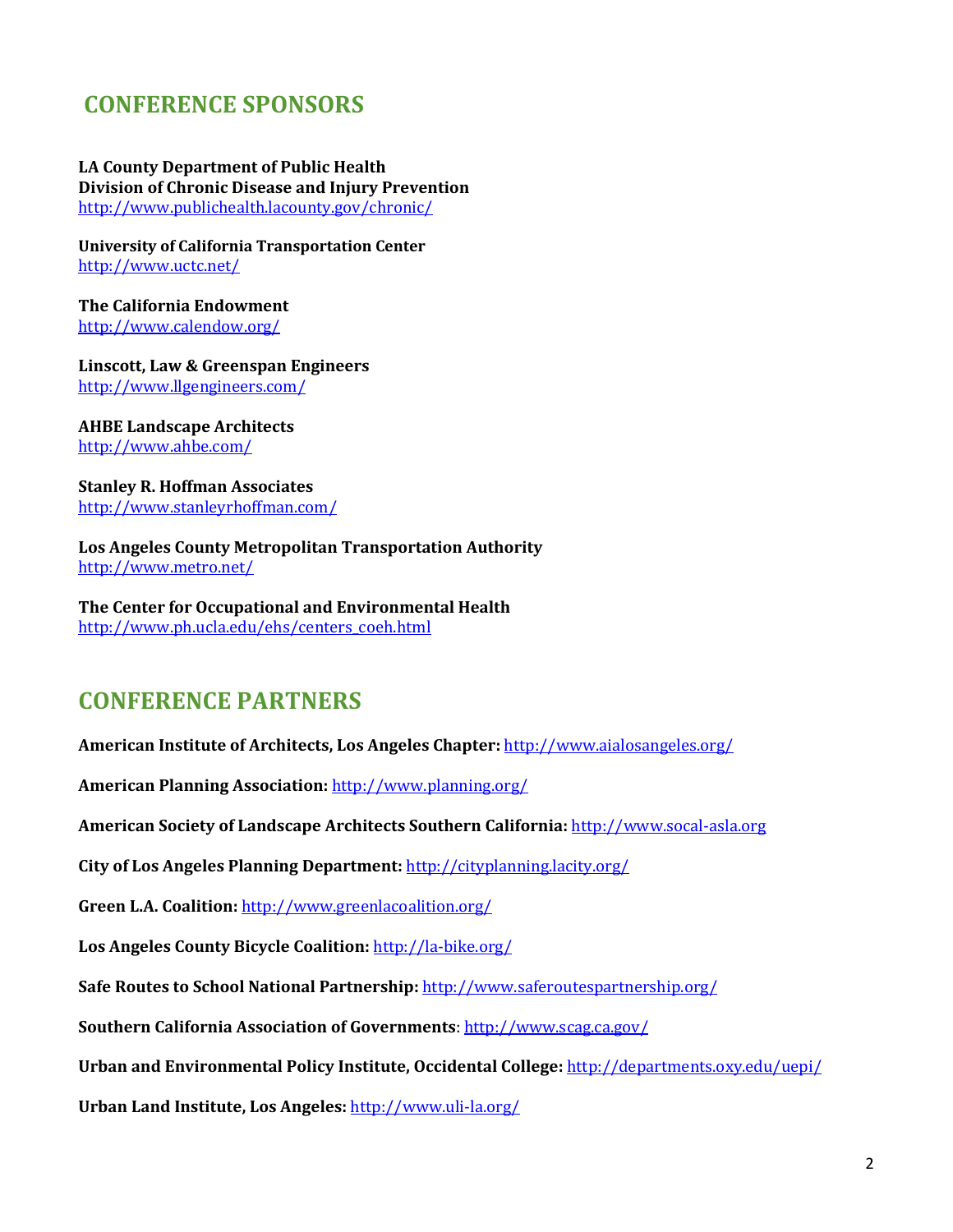### **SELECT BOOKS FROM CONFERENCE RESEARCHERS**

Gottlieb, R., & Joshi, A.. (2010). *Food Justice.* Cambridge, Mass.: MIT Press.

Gottlieb, R. (2007). *Reinventing Los Angeles: Nature and Community in the Global City.* Cambridge, Mass.: MIT Press.

Gottlieb, R. (2005). *Forcing the Spring: The Transformation of the American Environmental Movement.*  Washington DC: Island Press.

Handy, S., Paterson, R., & Butler, K. (2003). *Planning for Street Connectivity: Getting from Here to There*. Planning Advisory Service Report. Chicago, IL: American Planning Association.

Jackson, R., Frumkin, H., & Frank, L. (2004). *Urban Sprawl and Public Health: Designing. Planning, and Building for Healthy Communities*. Island Press.

Jacobs, A. (2011). *The Good City: Reflections and Imaginations.* New York: Routledge.

Jacobs, A., Macdonald, E., & Rofe, Y. (2002). *The Boulevard Book: History, Evolution, Design of Multiway Boulevards.* Cambridge, Mass.: MIT Press.

Jacobs, A. (1995). *Great Streets.* Cambridge, Mass.: MIT Press.

Jacobs, A. (1985). *Looking at Cities.* Cambridge, Mass.: Harvard University Press.

Jacobs, A. (1980). *Making City Planning Work.* Washington DC: American Planning Association.

Linton, J. (2005). *Down by the Los Angeles River: Friends of the Los Angeles Rivers Official Guide.* Berkeley: Wilderness Press.

Loukaitou-Sideris, A., & Banerjee, T. (2011). *Companion to Urban Design.* New York: Routledge.

Loukaitou-Sideris, A., & Ehrenfeucht, R. (2009). *Sidewalks: Conflict and negotiation over public space*. Cambridge, Mass.: MIT Press.

Loukaitou-Sideris, A., & Ong, P. (2006). *Jobs and Economic Development in Minority Communities.*  Philadelphia: Temple University Press.

Loukaitou-Sideris, A., & Benerjee, T. (1998). *Urban Design Downtown: Poetics and Politics of Form.* Berkeley: University of California Press.

Macdonald, E., & Larice, M. (2006). *The Urban Design Reader.* New York: Routledge.

Shoup, D. C. (2005). *The High Cost of Free Parking.* Chicago: Planners Press, American Planning Association.

Vernez-Moudon, A., & Hubner, M. (2000) *Monitoring Land Supply with Geographic Information Systems: Theory, Practice, and Parcel-Based Approaches.* New York: Wiley.

Vernez-Moudon, A. (1991). *Public Streets for Public Use.* New York: Columbia University Press.

Vernez-Moudon, A. (1989) *Built for Change: Neighborhood Architecture in San Francisco.* Cambridge, Mass.: MIT Press.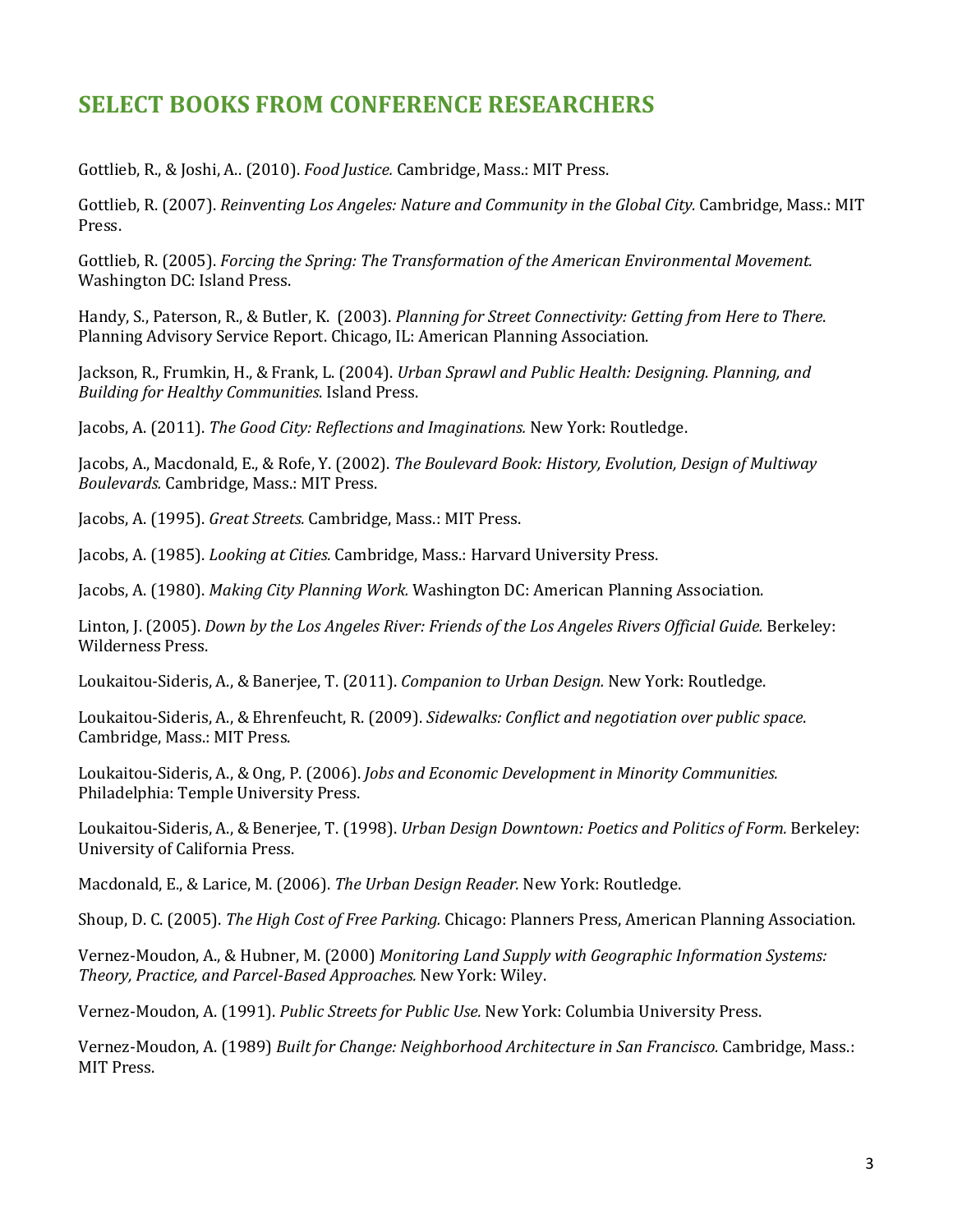### **SELECT BEST PRACTICES, GUIDELINES, AND OTHER RESOURCES**

Key: \* indicates a clearinghouse or toolkit of relevant publications.

#### **AARP Public Policy Institute**

*Planning Complete Streets for an Aging America* <http://assets.aarp.org/rgcenter/ppi/liv-com/2009-12-streets.pdf>

#### **Alliance for Biking and Walking**

*\*Bike and Pedestrian Advocacy Resource Library* <http://www.peoplepoweredmovement.org/site/index.php/members/>

#### **American Planning Association**

*\*Complete Streets Resource List* <http://www.planning.org/research/streets/resources.htm>

#### **Association of Pedestrian and Bicycle Professionals**

*Bicycle Parking Guidelines, Second Edition* <http://www.apbp.org/?page=Publications>

#### **California Department of Transportation (Caltrans)**

*Deputy Directive DD-64-R1: Complete Streets-Integrating the Transportation System* [http://www.dot.ca.gov/hq/tpp/offices/bike/guidelines\\_files/DD64.pdf](http://www.dot.ca.gov/hq/tpp/offices/bike/guidelines_files/DD64.pdf)

#### *Bicycle Transportation Account*

<http://www.dot.ca.gov/hq/LocalPrograms/bta/btawebPage.htm>

*Design Information Bulletin (DIB) 82: Pedestrian Accessibility Guidelines for Highway Practices* <http://www.dot.ca.gov/hq/oppd/dib/dibprg.htm>

#### **California Governor's Office of Planning and Research**

*Update to the General Plan Guidelines: Complete Streets and the Circulation Element* [http://www.opr.ca.gov/planning/docs/Update\\_GP\\_Guidelines\\_Complete\\_Streets.pdf](http://www.opr.ca.gov/planning/docs/Update_GP_Guidelines_Complete_Streets.pdf)

#### **California Transportation Commission**

*2010 Regional Transportation Plan Guidelines*  [http://www.catc.ca.gov/programs/rtp/2010\\_RTP\\_Guidelines.pdf](http://www.catc.ca.gov/programs/rtp/2010_RTP_Guidelines.pdf)

#### **Center for Clean Air Policy**

*Cost-Effectiveness Greenhouse Gas Reductions through Smart Growth & Improved Transportation Choices* [http://www.ccap.org/index.php?component=news&id=236](http://www.ccap.org/index.php?component=news&id=236%20)

#### **Centers for Disease Control**

*CDC's Recommendations for Improving Health Through Transportation Policy* [http://www.cdc.gov/transportation/docs/FINAL%20CDC%20Transportation%20Recommendations-4-28-](http://www.cdc.gov/transportation/docs/FINAL%20CDC%20Transportation%20Recommendations-4-28-2010.pdf) [2010.pdf](http://www.cdc.gov/transportation/docs/FINAL%20CDC%20Transportation%20Recommendations-4-28-2010.pdf)

#### **ClimatePlan**

*\*Compilation of resources related to AB 32, SB 375, land use, and climate change* <http://www.climateplanca.org/resources.html>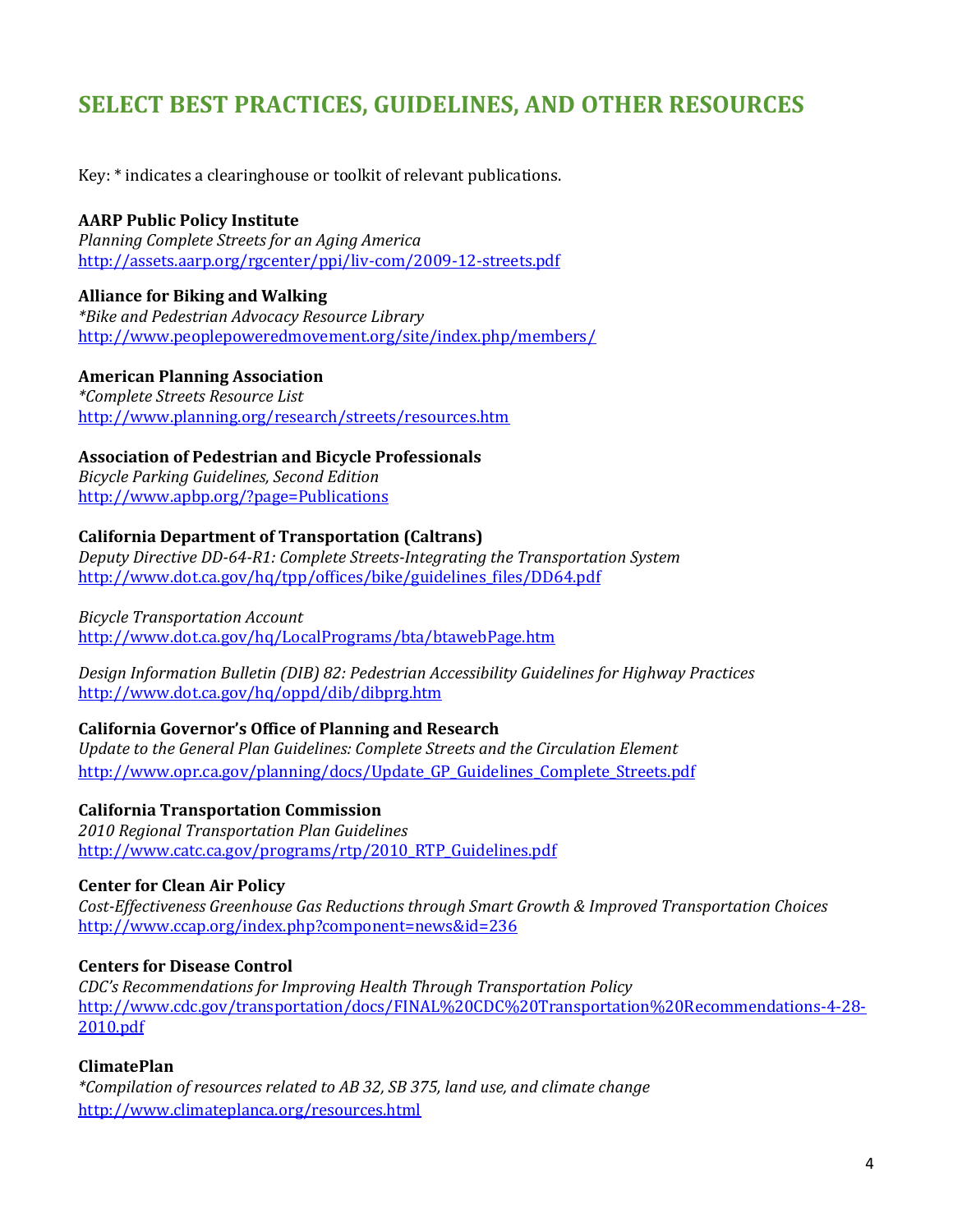#### **Initiative for Bicycle and Pedestrian Innovation**

*Fundamentals of Bicycle Boulevard Planning and Design* <http://www.ibpi.usp.pdx.edu/media/BicycleBoulevardGuidebook.pdf>

#### **Institute for Transportation Engineers (ITE)**

*\*Compilation of A Context Sensitive Approach* <http://www.ite.org/css/>

#### **Metropolitan Transportation Commission**

*Complete Streets Checklist* [http://www.mtc.ca.gov/planning/bicyclespedestrians/Routine\\_Accommodation\\_checklist.pdf](http://www.mtc.ca.gov/planning/bicyclespedestrians/Routine_Accommodation_checklist.pdf)

#### **National Center for Safe Routes to School**

*\*Compilation of resources on Safe Routes to School* <http://www.saferoutesinfo.org/resources/index.cfm>

#### **National Complete Streets Coalition**

*\*Compilation of resources* on Complete Streets <http://www.completestreets.org/complete-streets-fundamentals/resources/>

#### **Public Health Law & Planning**

*\* Healthy planning- Compilation of resources*  [http://www.phlpnet.org/product\\_search/healthy-planning](http://www.phlpnet.org/product_search/healthy-planning)

#### **Oregon Transportation and Growth Management**

*Neighborhood Street Design Guidelines: An Oregon Guide for Reducing Street Widths*  <http://www.oregon.gov/LCD/docs/publications/neighstreet.pdf?ga=t>

#### **Pedestrian and Bicycle Information Center, funded by the U.S. DOT Highway Administration**

*\*Resource maintained by the Pedestrian and Bicycle Information Center within th[e University of North Carolina](http://www.hsrc.unc.edu/)* <http://www.pedbikeinfo.org/>

#### **Sacramento Transportation and Air Quality Collaborative**

\**Best practices on Complete Streets; bicycle and pedestrian facility planning and design; and transit* <http://www.cityofsacramento.org/transportation/engineering/pubs-air-quality.html>

#### **Southern California Association of Governments**

*\*Compilation of resources on bicycle and pedestrian planning in Southern California* <http://bikepedwiki.scag.ca.gov/>

*LA Street Classification and Benchmarking System*  [http://bikepedwiki.scag.ca.gov/sites/default/files/LA\\_Street\\_Classification\\_Final\\_Report\\_October\\_2010.pdf](http://bikepedwiki.scag.ca.gov/sites/default/files/LA_Street_Classification_Final_Report_October_2010.pdf)

#### **Sprinkle Consulting**

*\*Compilation of resources on bicycle level of service and pedestrian level of service* <http://www.sprinkleconsulting.com/Transportation-Research.aspx>

#### **Transportation Research Board**

\**Compilation of publications by subject, such as pedestrians and bicycles* <http://www.trb.org/Publications/Public/PubsTRBPublicationsbySubject.aspx>

#### **U.S. Department of Transportation – Federal Highway Administration**

*\*Compilation of resources relevant to Complete Streets* <http://www.fhwa.dot.gov/environment/index.htm>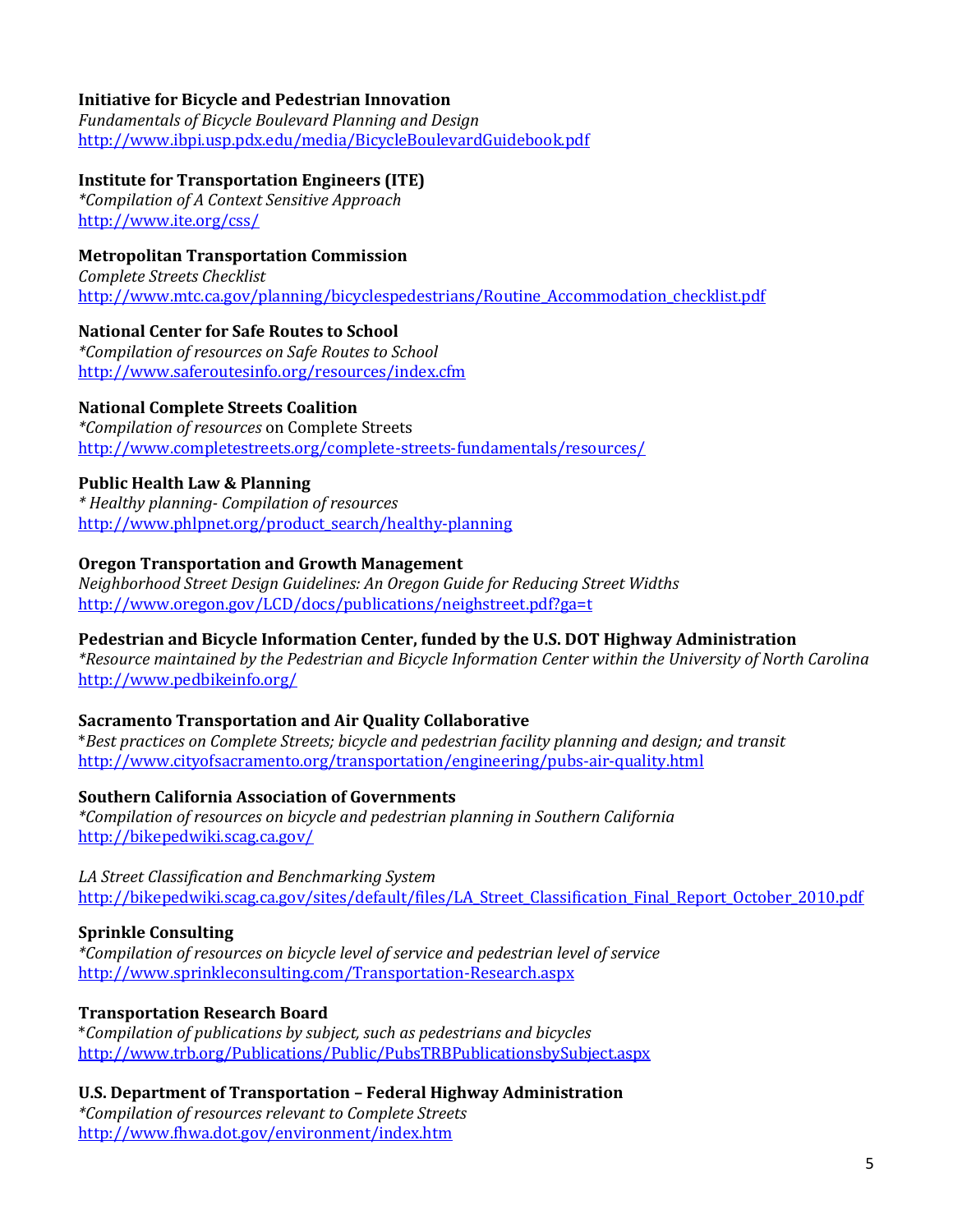## **SELECT PAPERS FROM RESEARCHERS**

Crane, R., & Manville, M. (2008). People or place? Revisiting the who versus the where of urban development. *Land Lines Issue*, *20*(3), 2-7. Retrieved fro[m http://www.community-wealth.org/\\_pdfs/articles](http://www.community-wealth.org/_pdfs/articles-publications/cross-sectoral/article-crane-manville.pdf)[publications/cross-sectoral/article-crane-manville.pdf](http://www.community-wealth.org/_pdfs/articles-publications/cross-sectoral/article-crane-manville.pdf)

Dill, J., Neal, M., Shandas, V., Luhr, G., Adkins, A., & Lund, D. (2010). *Demonstrating the benefits of green streets for active aging: Initial findings*. Retrieved from Portland State University, Center for Transportation Studies: [http://www.cts.pdx.edu/research/pdf/GreenStreetsActiveAging\\_PSU\\_InitialFindings.pdf](http://www.cts.pdx.edu/research/pdf/GreenStreetsActiveAging_PSU_InitialFindings.pdf)

Dill, J. (2009). Bicycling for transportation and health: The roles of infrastructure. *Journal of Public Health and Policy, 20,* S95-S110. doi:10.1057/jphp.2008.56

Dill, J., & Gliebe, J. (2008). Understanding and measuring bicycling behavior: A focus on travel time and route choice*.* Retrieved from Portland State University, Center for Transportation Studies: <http://otrec.us/project/33>

Ehrenfeucht, R . & Loukaitou-Sideris, A., & (2007). Constructing the sidewalks: municipal government and the production of public space in Los Angeles. *Journal of Historical Geography, 33*, 104-124. doi:10.1016/j.jhg.2005.08.001

Ehrenfeucht, R. & Loukaitou-Sideris, A. (2010). Planning urban sidewalks: infrastructure, daily life, and destinations. *Journal of Urban Design*, *15(4),* 459-471. Doi: 10.1080/13574809.2010.502333

Ewing, R., & S. Handy. (2009). "Measuring the unmeasurable: Urban design qualities related to walkability. *Urban Design*, 14 (1), 65-84. Retrieved from <http://dx.doi.org/10.1080/13574800802451155>

Fielding, J.E., & Briss, P.A. (2006). Promoting evidence-based public health policy: Can we have better evidence and more action? *Health Affairs*, 25 (4), 969-978.

Gottlieb, R. (2010). *The right to place: food, streets and immigrants*. Retrieved from The Edmund G. Pat Brown Institute of Public Affairs[: http://www.patbrowninstitute.org/documents/TheRighttoPlace.pdf](http://www.patbrowninstitute.org/documents/TheRighttoPlace.pdf)

Gottlieb, R., Azuma, A.M., Gilliand, S., & Vallianatos, R. (2010). Food access, availability, and affordability in 3 Los Angeles communities. *Preventing Chronic Disease, 7(2),* 1-9. Retrieved from [http://www.cdc.gov/pcd/issues/2010/mar/pdf/08\\_0232.pdf](http://www.cdc.gov/pcd/issues/2010/mar/pdf/08_0232.pdf)

Handy, S., Xing, Y., & Mokhtarian, P. (2009). Factors associated with proportion and miles of bicycling for transportation and recreation in six small US cities. *Transportation Research, 15,* 73-81. doi: 10.1016/j.trd.2009.09.004

Handy, S. (2009). Walking, bicycling, and health. In Malekafzali, S. ed., *Healthy, Equitable Transportation Policy.* Retrieved from PolicyLink and Prevention Institute Convergence Partnership: [http://www.convergencepartnership.org/atf/cf/%7B245a9b44-6ded-4abd-a392](http://www.convergencepartnership.org/atf/cf/%7B245a9b44-6ded-4abd-a392-ae583809e350%7D/HEALTHTRANS_FULLBOOK_FINAL.PDF) [ae583809e350%7D/HEALTHTRANS\\_FULLBOOK\\_FINAL.PDF](http://www.convergencepartnership.org/atf/cf/%7B245a9b44-6ded-4abd-a392-ae583809e350%7D/HEALTHTRANS_FULLBOOK_FINAL.PDF)

Handy, S., & Mokhtarian. P.L. (2005). Which comes first: The neighborhood or the walking? *Access*, 26. Retrieved from [http://www.uctc.net/access/26/Access%2026%20-%2004%20-](http://www.uctc.net/access/26/Access%2026%20-%2004%20-%20The%20Neighborhood%20or%20the%20Walking.pdf) [%20The%20Neighborhood%20or%20the%20Walking.pdf](http://www.uctc.net/access/26/Access%2026%20-%2004%20-%20The%20Neighborhood%20or%20the%20Walking.pdf)

Jackson, R. J. et al, (2009). The built environment: Designing communities to promote physical activity in children. *Pediatrics*, 123, 1591-1598. doi: 10.1542/peds.2009-0750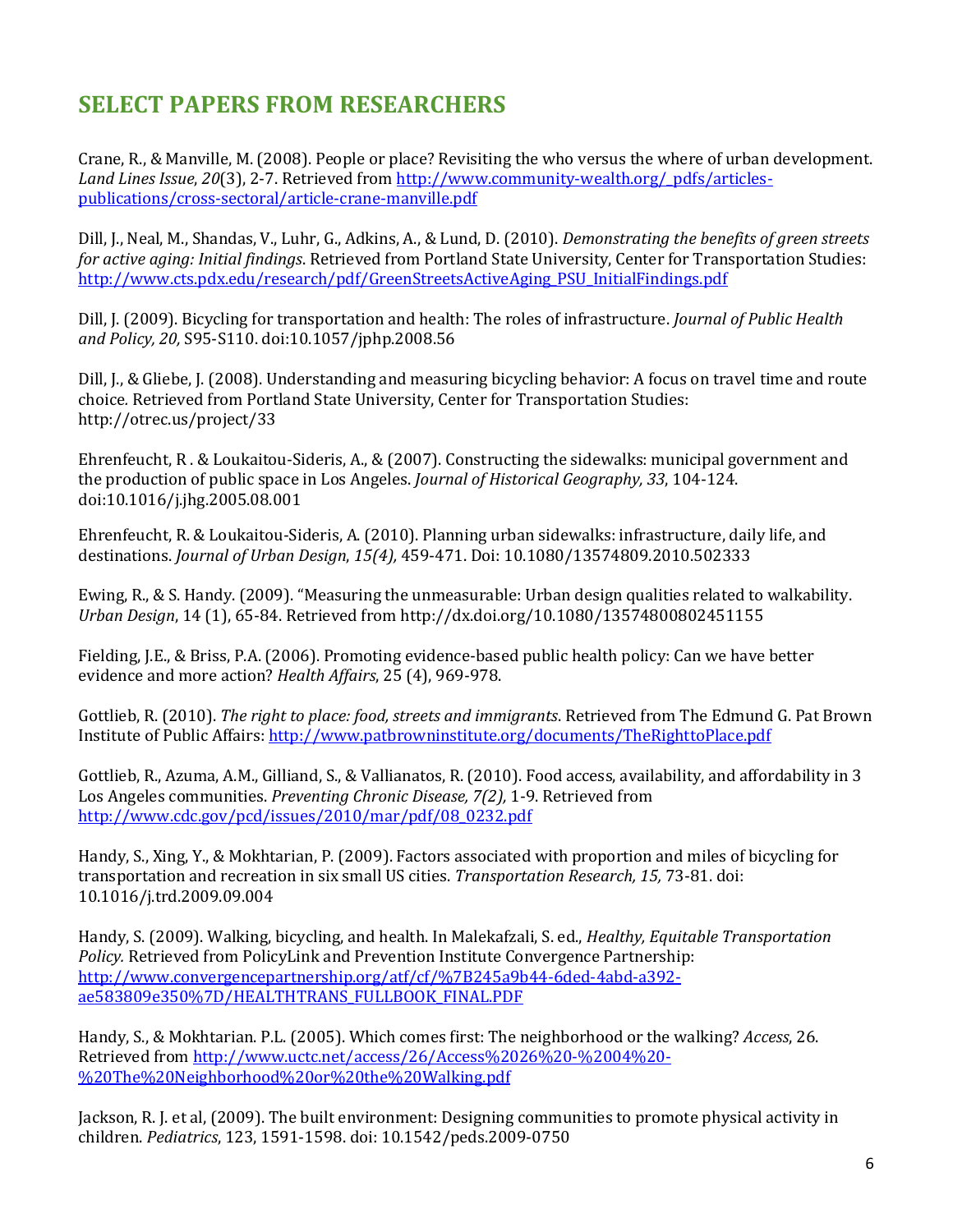Jackson, R.J., & Tester, J. (2008). Environment shapes health, including children's mental health. *Journal of the American Academy of Child & Adolescent Psychiatry*, 47(2), 239-131. Retrieved from [http://www.jaacap.com/article/S0890-8567\(09\)62282-6/abstract](http://www.jaacap.com/article/S0890-8567(09)62282-6/abstract)

Jackson, R. J. (2003). The impact of the built environment on health: An emerging field. *American Journal of Public Health, 93 (9),* 1382-4. Retrieved fro[m http://www.ncbi.nlm.nih.gov/pubmed/12948946](http://www.ncbi.nlm.nih.gov/pubmed/12948946)

Jacobs, A. B. (1984). *Looking at cities*. Retrieved from UC Berkeley, College of Environmental Design: <http://escholarship.org/uc/item/12x6z4vr;jsessionid=A181C3919F1FEE7B1BED34B0BD65F453>

King, D., Manville, M., & Shoup, D. (2007). The political calculus of congestion pricing. *Transport Policy, 14,* 111-123. doi:10.1016/j.tranpol.2006.11.002

Lantz, A. (2010). *Cycling in Los Angeles: Findings from a survey of Los Angeles Cyclists*. Retrieved from the Los Angeles Sustainability Collaborative[: http://sites.google.com/site/lasustainability/fellows](http://sites.google.com/site/lasustainability/fellows)

Loukaitou-Sideris, A., & Ehrenfeucht, R. (2010). Vibrant sidewalks in the United States: Re-integrating walking and a quintessential social realm. *Access*, 36, 22-29. Retrieved from [http://www.uctc.net/access/36/access36\\_VibrantSidewalksintheUS.shtml](http://www.uctc.net/access/36/access36_VibrantSidewalksintheUS.shtml)

Loukaitou-Sideris, A., & Ehrenfeucht, R. (2007). Constructing the sidewalks: municipal government and the production of public space in Los Angeles, California, 1880–1920. *Journal of Historical Geography, 33*, 104- 124. doi:10.1016/j.jhg.2005.08.001

Loukaitou-Sideris, A., Liggett, R., & Sung, H. (2007). Death on the crosswalk: A study of pedestrianautomobile collisions in Los Angeles. *Journal of Planning Education*, *26(3),* 338-351. doi: 10.1177/0739456X06297008

Loukaitou-Sideris, A. (2006). Is it safe to walk? Neighborhood safety and security considerations and their effects on walking. *Journal of Planning Education*, 26(3), 219-232.

Manville, M., & Shoup, D. (2005). Parking, people, and cities. *Journal of Urban Planning and Development, 131(4),* 233-245. doi: 10.1061/(ASCE)0733-9488(2005)131:4(233)

Macdonald, E. (2011). Streets and the public realm: Growing opportunities/emerging designs. In Banerjee, T. & Loukaitou-Sideris, A. (eds.) *Urban Design: Roots, Influences, and Trends: The Routledge Companion to Urban Design*, *(*Routledge).

Macdonald, E.**,** & R. Sanders, A. Anderson**.** (2009). *Performance measures for complete, green streets: A proposal for urban arterials in California*. Retrieved from UC Berkeley, University of California Transportation Center:<http://www.escholarship.org/uc/item/6q85b8d6>

Macdonald, E.**,** R. Sanders, P. Supawanich (2008)**.** *The effects of transportation corridors' roadside design features on user behavior and safety, and their contributions to health, environmental quality, and community economic vitality: A literature review*. Retrieved from UC Berkeley, University of California Transportation Center:<http://www.escholarship.org/uc/item/12047015>

Macdonald, E. (2007). Wasted space/potential place: Reconsidering urban streets. *Places: Forum of Design for the Public Realm* 19:1 (2007): 22-27. Retrieved from <http://escholarship.org/uc/item/5qv4m4vq>

Pucher, J., Dill, J., & Handy, S. (2010). Infrastructure, programs and policies to increase cycling: An International Review. *Preventive Medicine, 50(S1),* S106-125. doi:10.1016/j.ypmed.2009.07.028